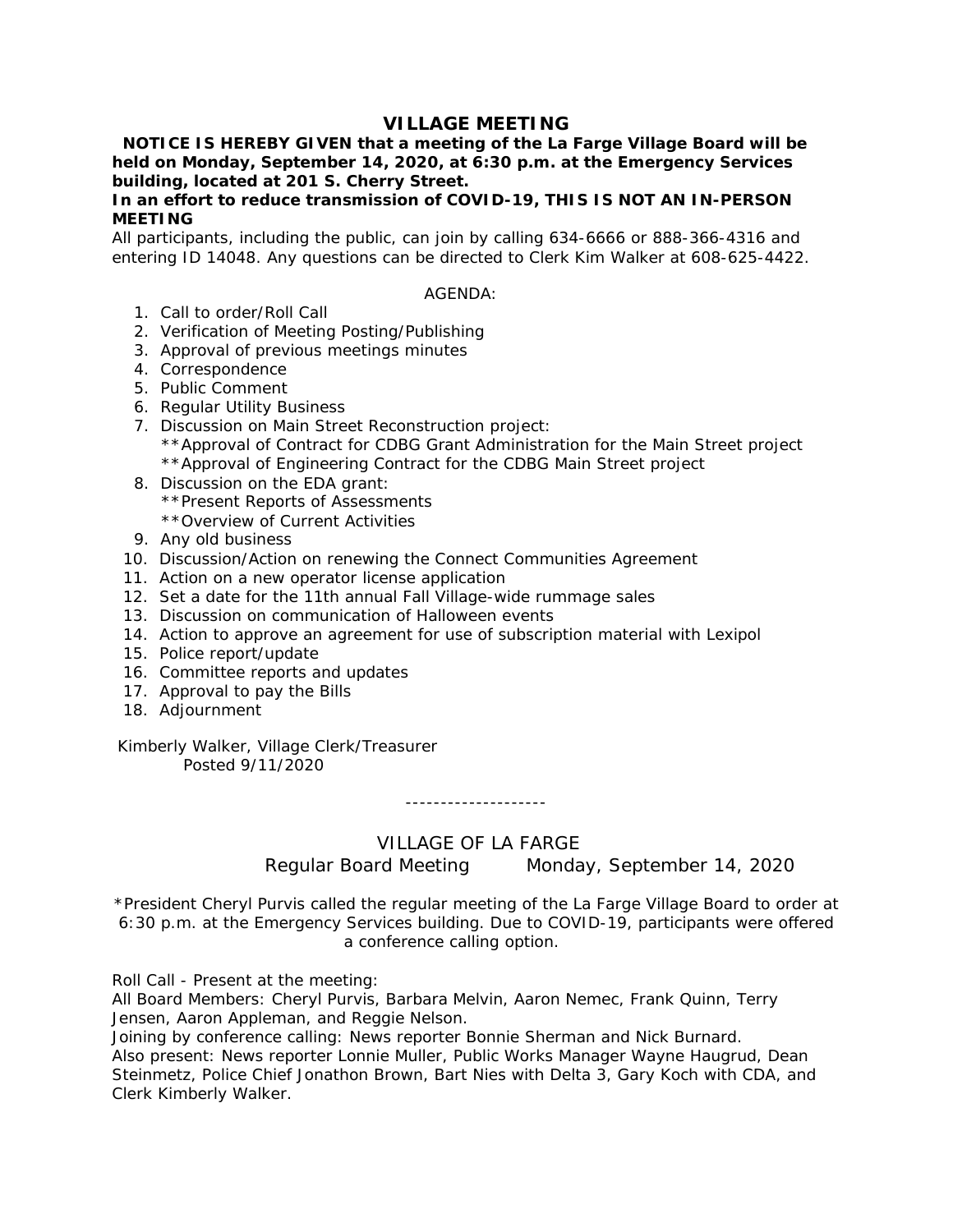\*Verification of meeting publishing in the La Farge Episcope and posting at the Bank, Post Office, and Village Office on September 11, 2020 was given.

\*Quinn moved, Jensen seconded to approve the previous meetings minutes: (8-10- 20/Regular Village board meeting; 8-18-20/Regular library board meeting; 8-19-20/ESB committee meeting; 8-24-20/ Economic Flood Recovery committee meeting; 8-26-20/Main Street Planning committee meeting; and 8-31-20/Finance & Personnel committee meeting). (Carried).

\*Correspondence: None.

\*Public Comment: None.

#### \*Utility business:

\*\*We had Forester Engineering do an updated proposal for the electric substation relocation. The first one in January came in at \$1,745,600 and the new proposal is \$1,747, 800. The reason for the update was for the MRRPC, as they're applying for a 2019 EDA Disaster Supplemental grant application for us on this.

\*\*The public hearing for the electric rate case was August 17th. It was open for comments/appeals thru August 28th. As of today, no word back yet from the PSC.

\*Discussion on Main Street reconstruction project: Gary Koch, with Community Development Alternatives, Inc. (CDA), was present for approval of a contract for CDBG grant administration for the CDBG million-dollar grant. The state requires an administrator, to make sure federal and state regulations are met. As part of the budget originally sent in, \$20,000 was a line item for the admin. CDA's contract proposal is for this amount. Gary said he has a lot of experience with this, and they also did the library addition admin for us. Purvis moved, Quinn seconded to make a motion, based on the Village of La Farge Procurement policy, that the board waives the bid requirement and approves a contract for the grant administration to CDA, Inc. for \$20,000. (Carried).

\*Bart Nies, with Delta 3, was present to review the engineering part of the Main Street project plan. He congratulated the village and CDA on a successful grant award and gave a brief background on himself and the company. They were the firm that helped CDA with the report for the engineering for the application. If their firm is selected, they have no contract tonight, due to the work the DOT is proposing in 2024. This may lower the engineering costs. They will do all engineering beginning to end, from the bids, construction contracts, observation, etc. They will manage the project on our behalf. The construction will replace sanitary sewer and water mains from Mill to Maple Street. Construction is to start by 7-1- 2021 and be completed by October 2022, per grant guidelines. Purvis moved, Jensen seconded to make a motion, based on the Village of La Farge Procurement policy, that the board waives the bid requirement and approves hiring Delta 3 Engineering as the engineer for the Main Street project. (Carried).

\*Discussion on the EDA grant: Part of the grant requirement is to give the board an update monthly, so Cheryl gave an overview of what's been going on so far. An assessment was done on four of our buildings: Library, Community Center, ESB, and Village office. The findings are available if anyone would like to review them. Current activities are taking the planning info and applying it to a development stage, to see what will work for us and what doesn't. Also being looked at is a levy. September 28th is the next economic flood recovery meeting to go thru the preliminary plans.